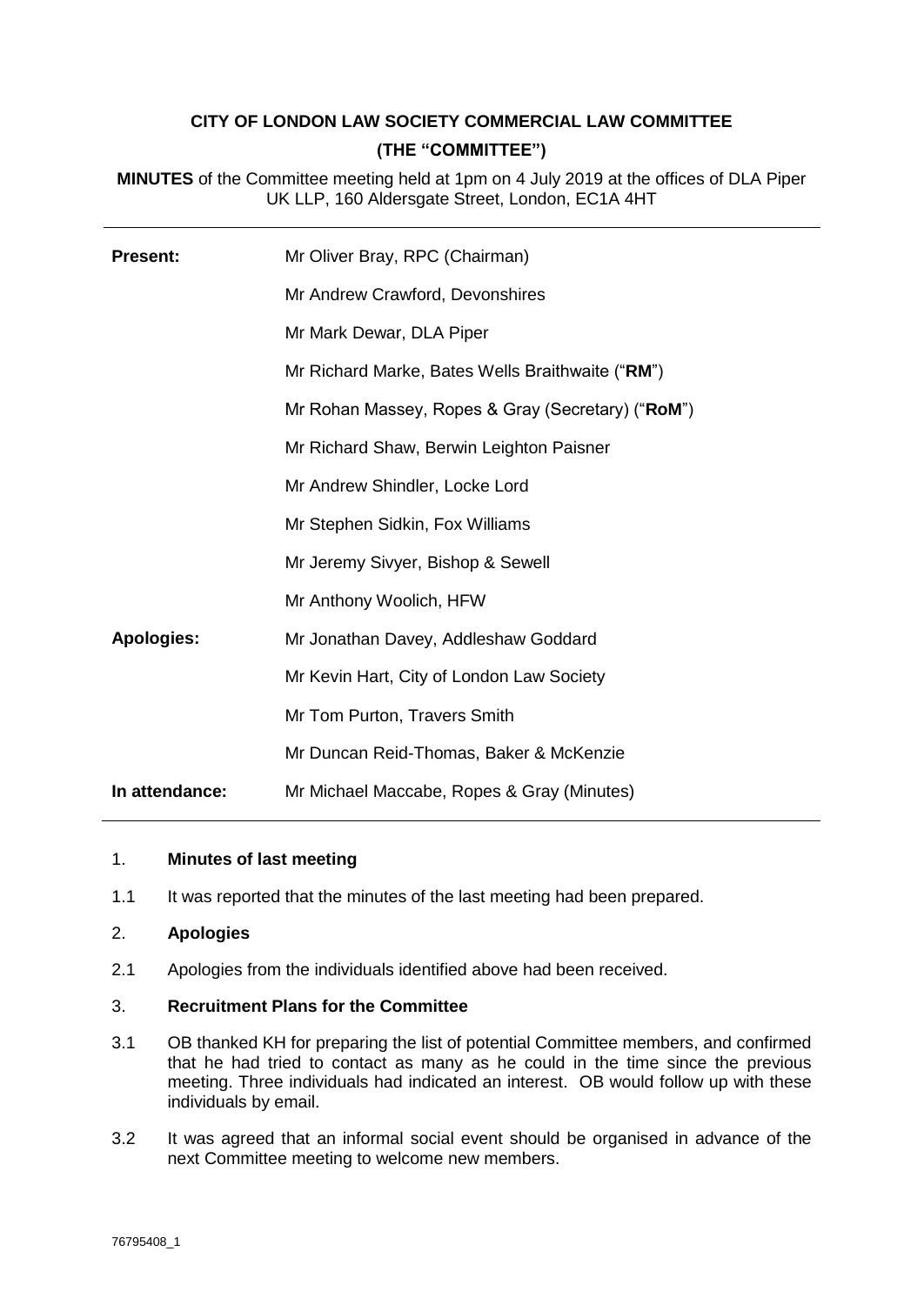- 3.3 *RoM to call one candidate.*
- 3.4 OB raised the question of whether any more individuals should be invited to join the Committee, and if so how many.
- 3.5 JS and RM were of that view that the Committee should look to invite more individuals and increase diversity.
- 3.6 RoM concurred with JS and RM, noting that the membership of the Committee is capped at 20 individuals.

## 4. **Feedback on Adidas Seminar**

- 4.1 OB took the opportunity to formally thank AW and JD for organising the Adidas event. The event was encouraging given the number of young lawyers in attendance and the opportunity for them to network. It was agreed that the Committee should organise more events in the future.
- 4.2 Members considered the messages delivered by the Adidas legal team, as follows:
	- (a) MD noted that that less complex work would no longer be sent to external counsel, and only high level, sector focussed work would make it to private practice.
	- (b) RM noted that this aligned with his experience in the sports marketing sector, where there has been a shift away from outsourcing except for the most complex work.
	- (c) AW considered the risks for junior lawyers who would not get such a wellrounded training experience.
	- (d) RM said this would depend on the size of the clients, where SMEs would be more likely to outsource work, but larger companies might provide fewer opportunities for development.
	- (e) OB commented that work would increasingly came for specialist areas, such as data and branding. OB also noted that the Adidas presentation revealed the increased role of procurement teams, at the expense of legal.
	- (f) RoM agreed that procurement processes are expanding, but they often ask the wrong questions, particularly at the RFP stage.
- 4.3 With regard to panellists for future Committee events, MD remarked that DLA Piper has senior lawyers involved in equal opportunities work.
- 4.4 OB proposed that future panellists should not be confined to clients; regulators would also provide an interesting perspective. OB mentioned that he had a contact at the Competition and Markets Authority (Jason Freeman) and at the Advertising Standards Authority (Guy Parker).
- 4.5 *KH to enquire about including a review of the Adidas event in the City Solicitor.*

# 5. **Matters Arising**

5.1 SS confirmed that the paper for the Brexit Law Committee had been sent, but noted the passage of time and developments on Brexit.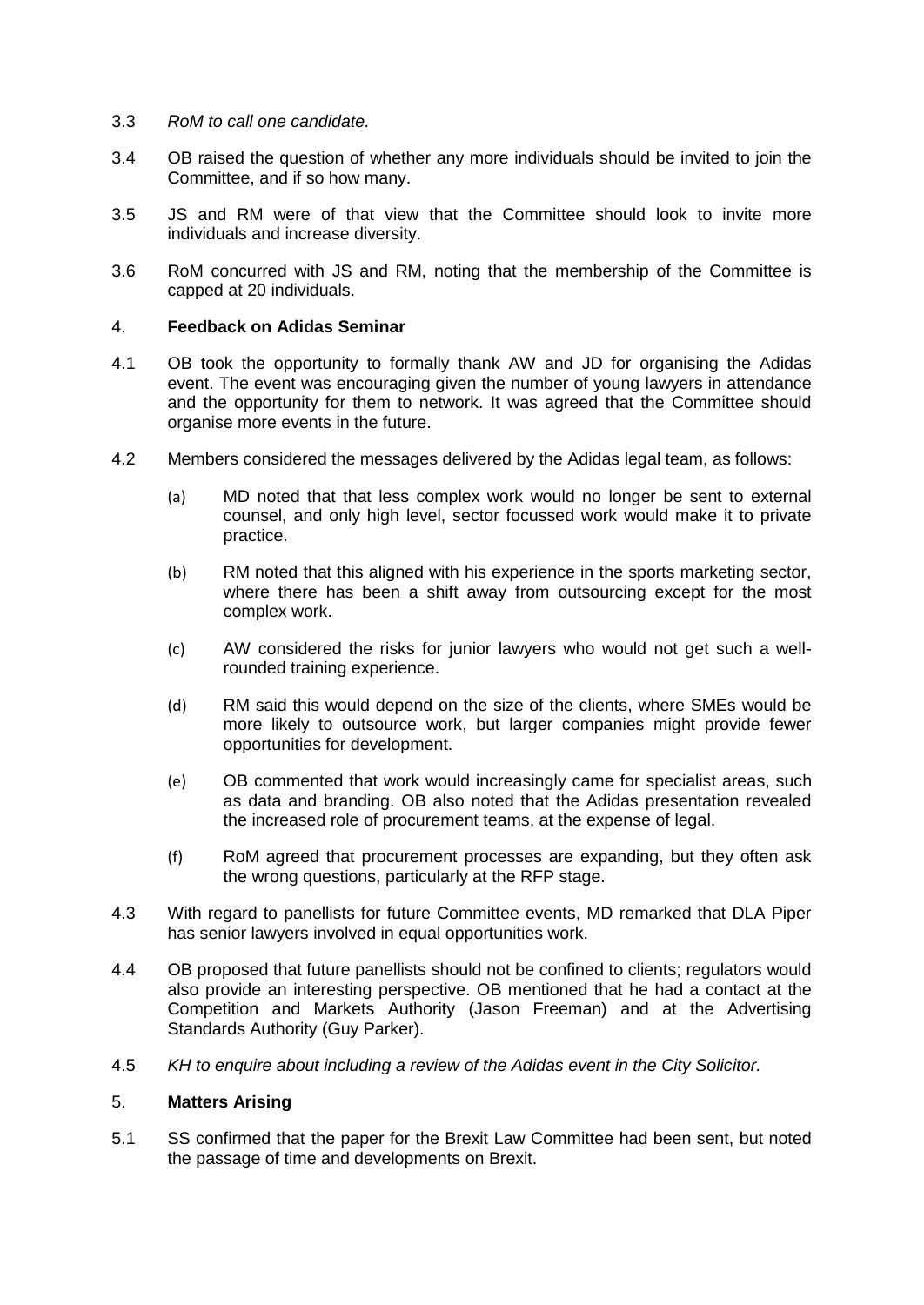## 5.2 *KH to seek an update from the Brexit Law Committee on the status of the paper.*

- 5.3 Members considered whether a further report should be published by a subcommittee of the Committee, focussed on Brexit, given the likelihood of the UK leaving the EU at the end of October:
	- (a) OB noted that a report was a good idea, particularly if no other committee was taking the initiative, but it should be a commercial law-focussed document.
	- (b) MD noted the difficulties in writing such a paper, given the uncertainties of the Brexit process.
	- (c) RM commented that the only certainty is no deal.
	- (d) RoM added that any negotiated deal would come with a transition period, so it would make sense to include that point in the report.
	- (e) SS noted that the next meeting of the Committee was proposed for 30 September 2019, but that key determinations by Parliament were slated for around 7 October.
	- (f) It was agreed the Brexit subcommittee should meet on 16 October at 1pm at the offices of Fox Williams LLP, and that, given the importance of the subject matter, all Committee members were invited to attend.
	- (g) MD noted issues around making a report available and widely circulated.
- 5.4 OB proposed that the Committee needed to work harder on engagement more generally, particularly online (e.g., through a LinkedIn page).
- 5.5 *RoM to talk to KH about LinkedIn page for the Committee.*

#### 6. **Interesting Cases and/or Practice Points**

- 6.1 SS discussed two cases:
	- (a) Computer Associates v The Software Incubator the Supreme Court referred two questions to the CJEU: (1) is software a good or a service; and (2) if software is a good, does a licence of software amount to a sale of goods. The case is with the CJEU, and a decision is expected on 31 October 2019.
	- (b) Green Deal Marketing v Economy Energy the case involved a terminated agent in the domestic energy retail market. The agent claimed that it was entitled to compensation as a commercial agent; Economy Energy argued it was not a commercial agent for the purpose of the regulations. The Court ruled in favour of Green Deal Marketing. Interesting points relate to: (a) judicial analysis on valuation of agency and compensation; (b) the fact that electricity is deemed a good under the regulations; and (c) that intermediaries persuading customers to switch suppliers will be caught by the regulations.
- 6.2 AC noted that in March 2019 the Charity Commission published guidance for charities with a trading entity within its group.
- 6.3 OB mentioned that the Competition and Markets Authority had launched its Digital Marketing Strategy.